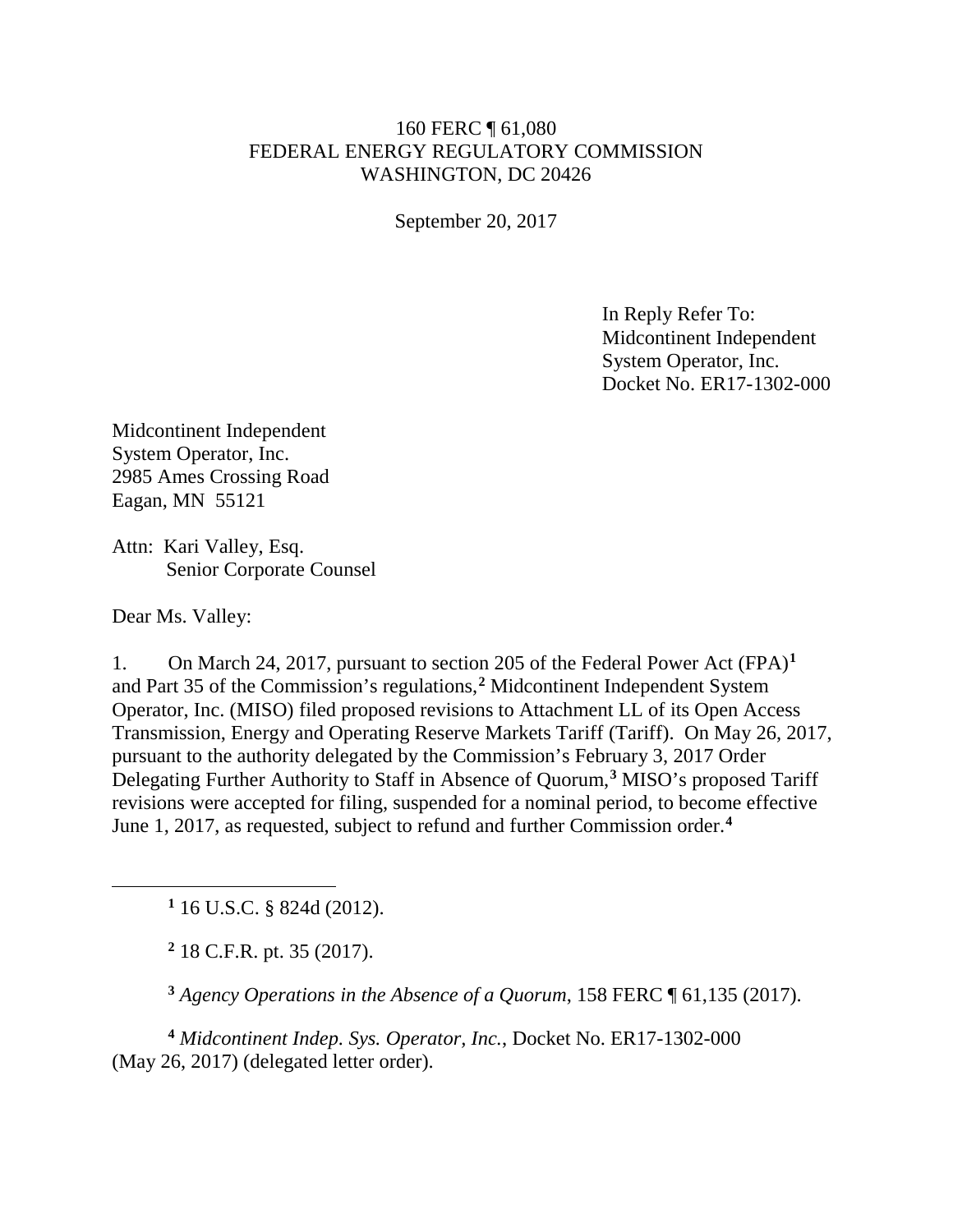2. As discussed below, in this further order, we accept MISO's proposed Tariff revisions, effective June 1, 2017.

3. MISO states that it filed the proposed revisions to modify its existing processes with its seams and coordinating partners to include flows resulting from bi-directional External Asynchronous Resources**[5](#page-1-0)** in the MISO market flow calculation under the Congestion Management Process. According to MISO, the proposed revisions to the baseline Congestion Management Process align the treatment of export External Asynchronous Resources with the treatment of import External Asynchronous Resources in MISO market flow.

4. MISO explains that currently, only large-scale hydro generation owned by Manitoba Hydro meets the definition of External Asynchronous Resource in the MISO footprint. MISO states that until 2015, this resource was a dispatchable import into the MISO footprint and included in MISO market flows. However, MISO states that in March 2015, bi-directional External Asynchronous Resources (both import and export) service was added for the MISO Balancing Authority, allowing exports to be dispatched to Manitoba Hydro. MISO states that changes to the Congestion Management Process to address the bi-directional External Asynchronous Resources have been ongoing since that time.

5. Notice of the filing was published in the *Federal Register*, 82 Fed. Reg. 16,180 (2017), with interventions and protests due on or before April 14, 2017. Timely motions to intervene were filed by: NRG Power Marketing LLC and GenOn Energy Management, LLC; Entergy Services, Inc.; Wisconsin Electric Power Company and Wisconsin Public Service Corporation; American Municipal Power, Inc.; Exelon Corporation; and Tatanka Wind Power, LLC.

6. Pursuant to Rule 214 of the Commission's Rules of Practice and Procedure, 18 C.F.R. § 385.214 (2017), the timely, unopposed motions to intervene serve to make the entities that filed them parties to this proceeding.

<span id="page-1-0"></span> $\overline{a}$ **<sup>5</sup>** External Asynchronous Resource is specific to the MISO Tariff. MISO, FERC Electric Tariff, Module A, § 1.E "External Asynchronous Resource" (55.0.0).